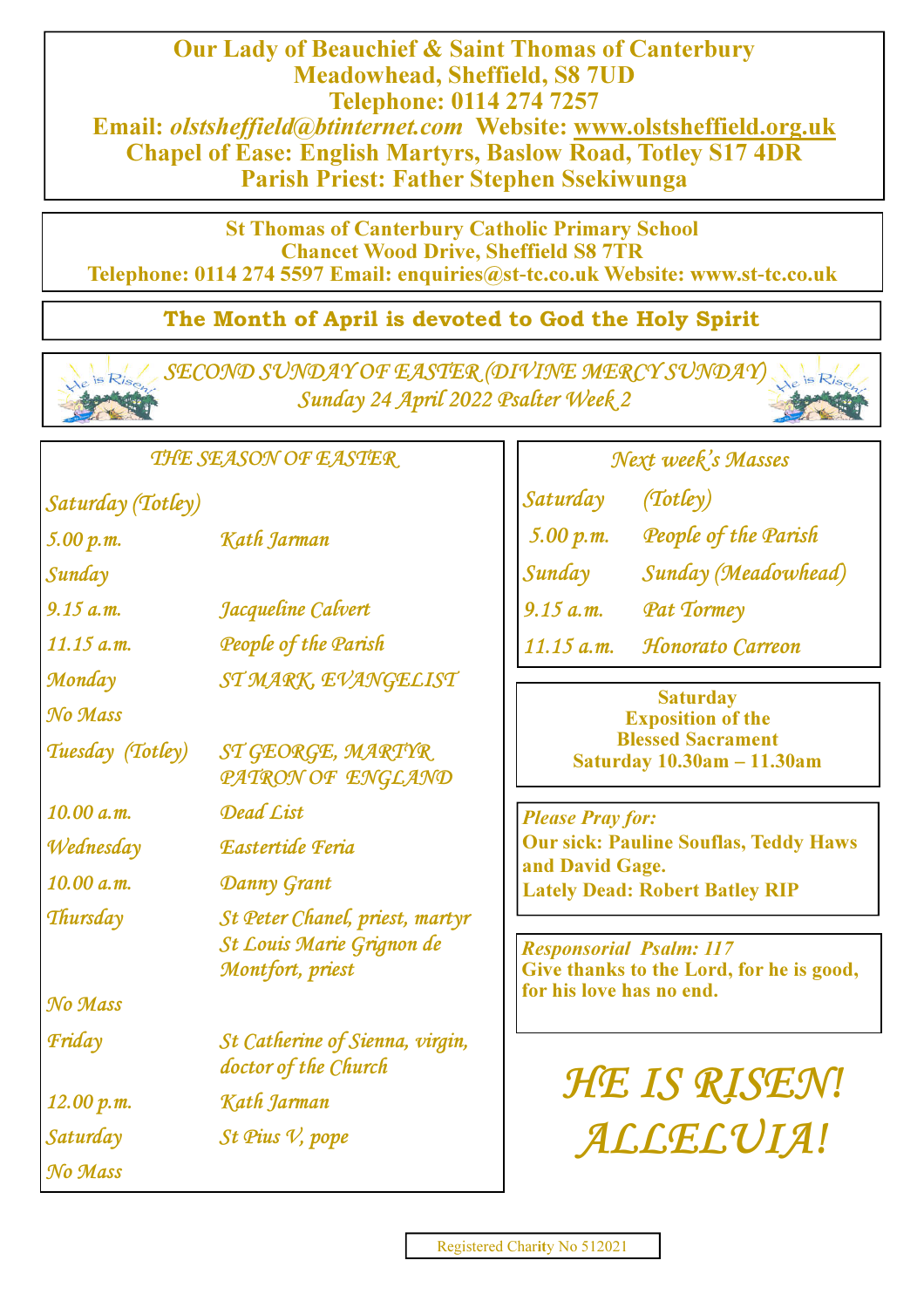# RESCRREXIT ALLELCIJA!

MASSES THIS WEEK: A reminder that, in anticipation of the return of the lunch club in the next few weeks, Friday Mass is now at 12noon. The 10am Masses on Tuesday (Totley) and Wednesday (Meadowhead) remain unchanged.

## The Octave of Easter and the Feast of St George

The celebration of Our Lord's Resurrection continues in the Church for eight days, called the Octave of Easter, starting on Easter Sunday, Each day of the Octave ranks as a Solemnity in the Church's liturgical calendar, the highest ranking of liturgical feasts.

That's why, whilst St George's Day festivities have been taking place around the traditional date of 23 April, the Church's celebration of his Feast has been transferred to Tuesday 26 April, outside the Octave.

St George is the object of much imagination. There is every reason to believe that he was a real martyr who suffered at Lydda in Palestine, probably before the time of Constantine. The Church adheres to his memory, but not to the legends surrounding his life. That he was willing to pay the supreme price to follow Christ is what the Church believes. And that is enough

He is the patron saint of England, Portugal, Germany, Aragon, Catalonia and Genoa.

# 1<sup>st</sup> Sunday Collections:

Give to Live, the monthly emptying of jars and bottles of our small change into the basket on the Offertory Table, will be next



Sunday, the first in the month – small change makes a BIG DIFFERENCE to our Parish Outreach partners at home and abroad. Thank you for your generosity last month which raised £138.02.



It is also the day for the practical offerings for St Wilfrid's Centre: tinned tuna, meat, particularly ham, and donations for cheese. Thank you for your continuing support.

Well**-**Being programme for teenagers **-** starting on Friday 29 April: Caritas Hallam is offering a free 7 week programme for teenagers of all ages, looking at identity, being well, and good relationships. This youth initiative starts on Friday at 6pm, and there are still a few places available. To find out more, please email Candida Calvert on GoodShepherd@hallam-diocese.com.



# FRIDAY LUNCH CLUB

Due to an unavoidable circumstances, it has now been decided to postpone the reopening of the lunch club until the 6th of May. Hoping that this does not cause too much inconvenience/disappointment.

We will let you know if anything else changes

Coffee, Cakes & Cuttings will be a bit simpler this year, though hopefully more than we've been able to do for the last 2 years! So, NO Bric-a-brac please, but do look out your cake recipes, put cuttings /seedlings on one side and /or make a date to meet friends 10am - 12 noon Saturday 21 May at English Martyrs, Totley, in aid of Transport 17 and other Parish Outreach partners. Thank you.

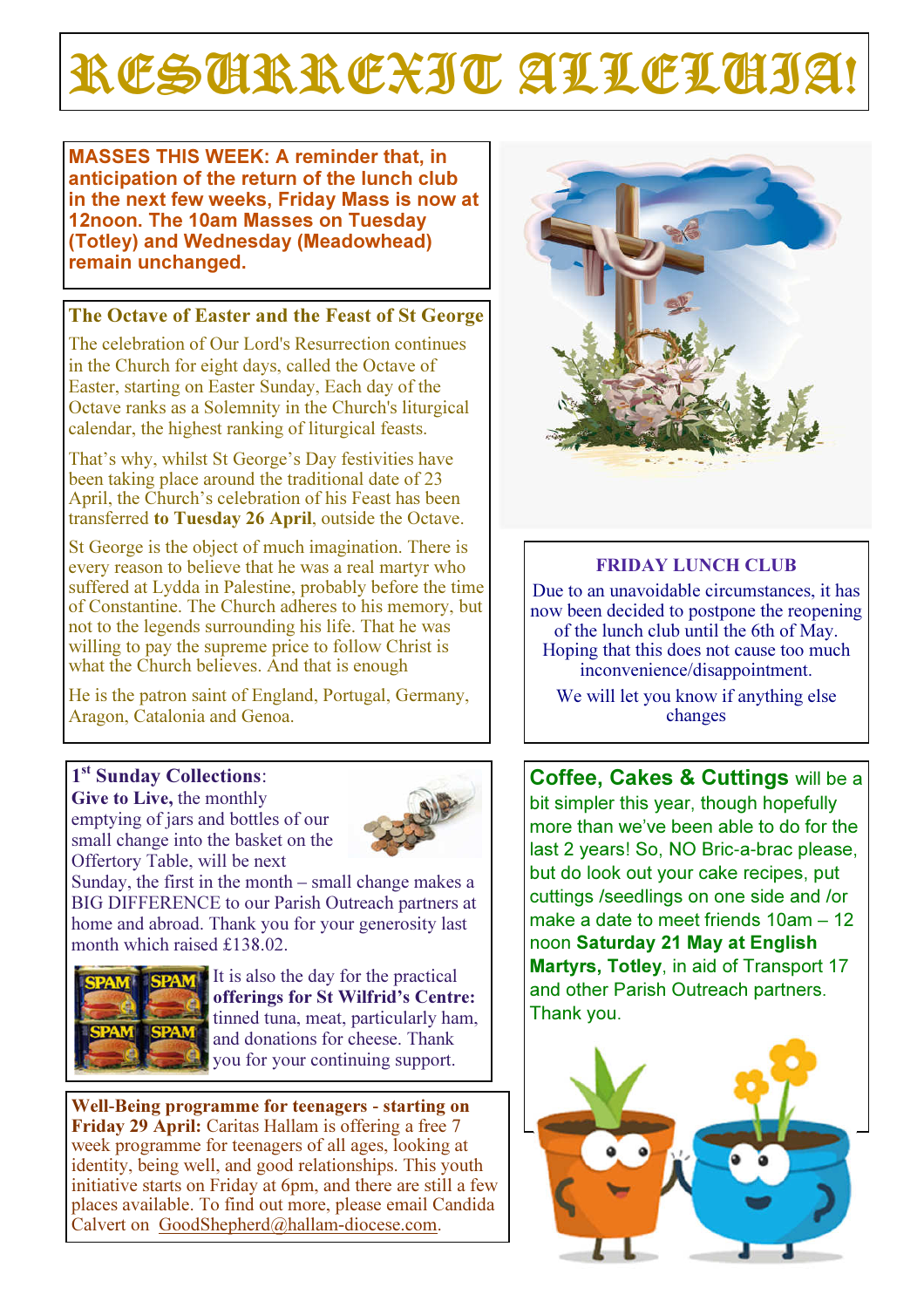#### 'FINDING TIME FOR SILENCE'

#### Retreat at Ampleforth Abbey, Friday 13 - Sunday 15 May 2022. Led by Fr Kevin Hayden OSB in association with the Lay Community of St Benedict https://www.lcsb.uk/

For further details please ring Christine and Richard Watts on 0114 2667437.

## Hallam Walsingham Diocesan Pilgrimage

Saturday 23 July 2022 Coaches leave Pond Hill at 7.30 a.m. £18 adults, £12 students/children, Procession along the Holy Mile, Mass of Sunday. Contact Joseph Durham 07939 152558 joseph.durham52@gmail.com or Francesca Flynn, 0114 2686247 francesca@fmflynn.plus.com

# Pope Francis's April Prayer Intention

We pray for health care workers who serve the sick and the elderly, especially in the poorest countries; may they be adequately supported by governments and local communities.

If there is anything most of us have learned during the pandemic, it's to appreciate health care workers. Day after day they have literally risked their lives to help others. They have worked round the clock and into burnout, often without enough supplies or equipment. It's not only doctors and nurses who have performed their duties heroically, but so many others orderlies, technicians, nursing assistants, the folks working in cafeterias and maintenance, and many more - all who have lived the Gospel call to love their neighbours as themselves.

According to the World Health Organisation, over 115,000 health care workers have died of Covid-19. As the rest of us go back to business as usual, let us not forget the vital importance of health care workers, not just during pandemics but all the time. Let us ask God to bless them, and also that He may help us be mindful of ways we and our communities can value and support them and the work that they do.

## On Monday we celebrate the Feast Day of

St Mark. He was a cousin of Barnabas and accompanied Paul on his first missionary journey; later he followed him to Rome. He was a disciple of Peter, and the gospel attributed to him (though it is not absolutely certain that it is the same person) is told from Peter's point of view. He is credited with founding the Church in Alexandria. His body was stolen from Alexandria in 828 (though some say the wrong bones were stolen) and taken to Venice, which adopted him as its patron saint.

The oldest and the shortest of the four Gospels, the *Gospel of Mark* emphasises Jesus's rejection by humanity while being God's triumphant envoy. It was probably written for gentile converts in Rome - after the death of Peter and Paul sometime between AD60 and 70.

Both Matthew and Luke, in their longer gospels, borrow extensively from Mark.

Friday is the Feast Day of St Catherine of Siena. Born in 1347, she entered the Dominican Third Order at 18 and spent three years in seclusion, prayer, and austerity. A group of followers gathered around her - men and women, priests and religious. A public apostolate grew out of her contemplative life. Her letters, for the spiritual instruction of her followers, began to take more and more note of public affairs.

She became very influential because of her evident holiness and the deep impression she made on the pope. She worked for the crusade against the Turks and for peace in Italy. She spent the last two years of her life in Rome pleading for unity in the Church at a time of schism. She died in 1380 and was canonized in 1461.

St Catherine ranks high among the mystics and spiritual writers of the Church. Pope Paul VI named her and Teresa of Avila doctors of the Church in 1970. In 1999 Pope John Paul II named her co-patron of Europe.

Her spiritual testament is to be found in The Dialogue.

Parking - Please remember that parking outside church on a Sunday morning is restricted between 9.00am-12 noon to those with a blue disabled badge. This is to ensure parishioners with mobility problems are able to park closer to church.

As our attendance numbers increase, post-lockdown, it's all the more important that these restrictions are respected. Please be aware that Traffic Wardens are now patrolling the area and the chances are you will end up with a ticket if you park there without a valid blue badge.